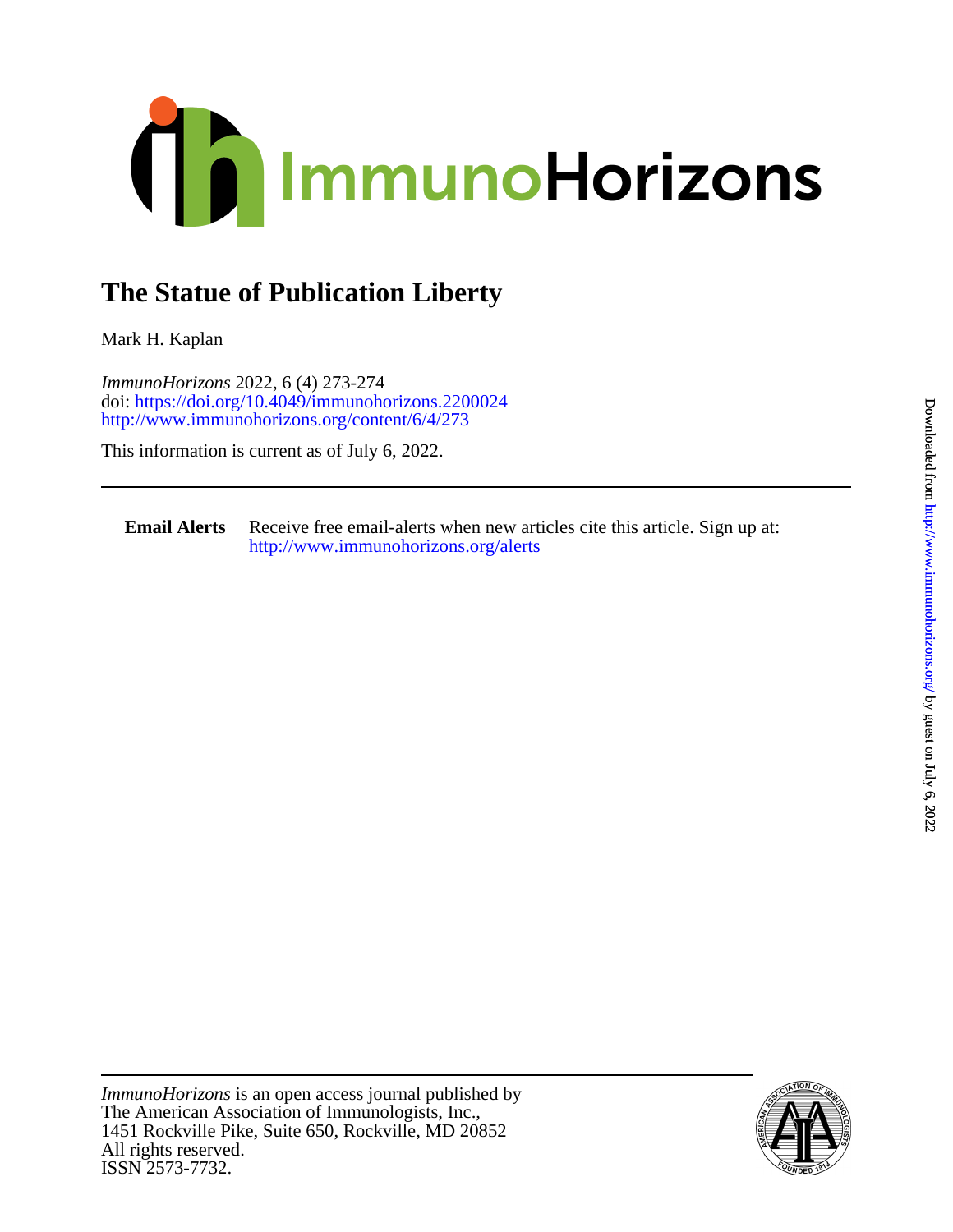mmunoHorizons

## The Statue of Publication Liberty

An image can carry incredible weight. Millions of immigrants to America recall seeing the Statue of Liberty on the horizon, beckoning them to our welcoming shores. Lady Liberty has stood for over a century as a symbol of freedom and hope for a brighter future. I decided we needed a symbol of hope and liberty on our ImmunoHorizons as well.

I am happy to reveal the 2022 Statue of Publication Liberty (SoPL; Fig. 1). She stands proud and tall, welcoming any authors to our shores. She is safety first; masked and goggled, she looks out to the ImmunoHorizons to find our next paper. She is proimmunology, with a crown of vaccine needles and a booster in her right hand, ready to inject the next immune-needy visitor to our virtual journal. In her left hand, the latest issue of ImmunoHorizons (IH). If you could open that issue, the first page would read "Give us your descriptive studies, your mice with minimal phenotypes, your projects with limited scope, your incremental findings, that yearn to be free." And on her shoulder, there is a mouse whispering the latest journal statistics in her ear. She is a beacon calling all authors to consider submitting to our shores. And as a note, although the Web portal is generally easier to submit to, articles submitted in bottles will still be considered.

There are a few important points to document about the unveiling of our Statue of Publication Liberty. The first is that my friend, colleague and collaborator Dr. Alexander Dent (@AlexanderDent6) is the talented artist bringing the SoPL to life. His skills as a brilliant cartoonist date back to his tenure as a postdoctoral fellow at the National Institutes of Health. Second, and this may come as a surprise to many of you, the Institutional Animal Care and Use Committee does not need to approve the use of cartoon mice. Our veterinarian actually wanted to, but she was overruled by the rest of the committee. This is the first of what I hope will be many SoPL, each reflecting an artists' interpretation of the time. Our SoPL 2022 is apropos as we enter the junior year of our pandemic: she is masking, vaxing, but still not relaxing. I'm sure she's ready to enter her vaccine history into the Immunology2022 conference portal.

Now, with the image of the SoPL fresh in your mind, imagine you are an author, ambling up to the shores of the



FIGURE 1. The Statue of Publication Liberty.

Designed by Dr. Alexander Dent, the Statue of Publication Liberty stands on the ImmunoHorizons welcoming new submissions.

This article is distributed under the terms of the [CC BY-NC-ND 4.0 Unported license](https://creativecommons.org/licenses/by-nc-nd/4.0/). Copyright © 2022 The Authors